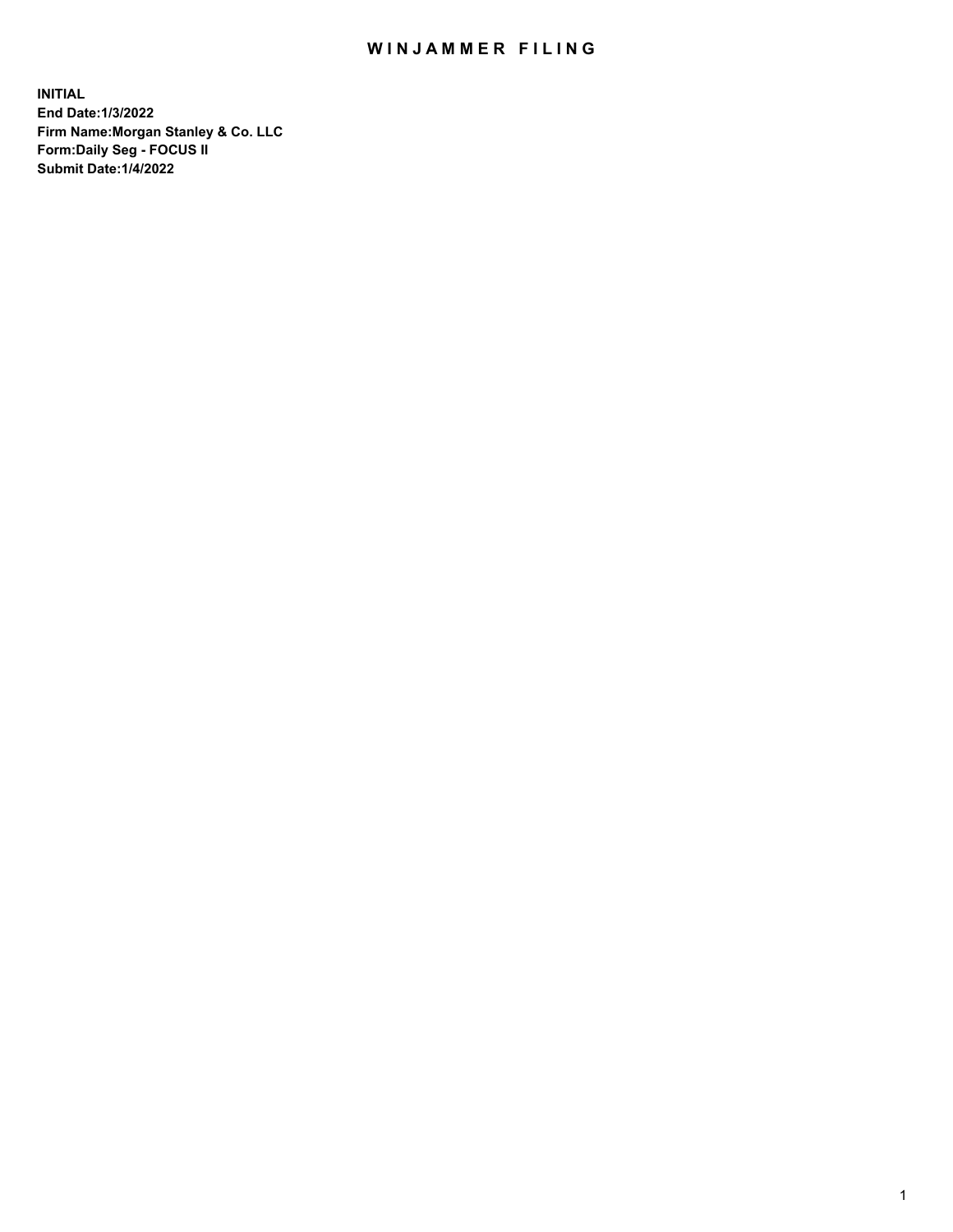**INITIAL End Date:1/3/2022 Firm Name:Morgan Stanley & Co. LLC Form:Daily Seg - FOCUS II Submit Date:1/4/2022 Daily Segregation - Cover Page**

| Name of Company                                                                                                                                                                                                                                                                                                               | Morgan Stanley & Co. LLC                               |
|-------------------------------------------------------------------------------------------------------------------------------------------------------------------------------------------------------------------------------------------------------------------------------------------------------------------------------|--------------------------------------------------------|
| <b>Contact Name</b>                                                                                                                                                                                                                                                                                                           | <b>Ikram Shah</b>                                      |
| <b>Contact Phone Number</b>                                                                                                                                                                                                                                                                                                   | 212-276-0963                                           |
| <b>Contact Email Address</b>                                                                                                                                                                                                                                                                                                  | Ikram.shah@morganstanley.com                           |
| FCM's Customer Segregated Funds Residual Interest Target (choose one):<br>a. Minimum dollar amount: : or<br>b. Minimum percentage of customer segregated funds required:% ; or<br>c. Dollar amount range between: and; or<br>d. Percentage range of customer segregated funds required between:% and%.                        | 235,000,000<br><u>0</u><br><u>00</u><br>0 <sup>0</sup> |
| FCM's Customer Secured Amount Funds Residual Interest Target (choose one):<br>a. Minimum dollar amount: ; or<br>b. Minimum percentage of customer secured funds required:%; or<br>c. Dollar amount range between: and; or<br>d. Percentage range of customer secured funds required between:% and%.                           | 140,000,000<br><u>0</u><br><u>00</u><br>0 <sup>0</sup> |
| FCM's Cleared Swaps Customer Collateral Residual Interest Target (choose one):<br>a. Minimum dollar amount: ; or<br>b. Minimum percentage of cleared swaps customer collateral required:%; or<br>c. Dollar amount range between: and; or<br>d. Percentage range of cleared swaps customer collateral required between:% and%. | 92,000,000<br><u>0</u><br><u>00</u><br>00              |

Attach supporting documents CH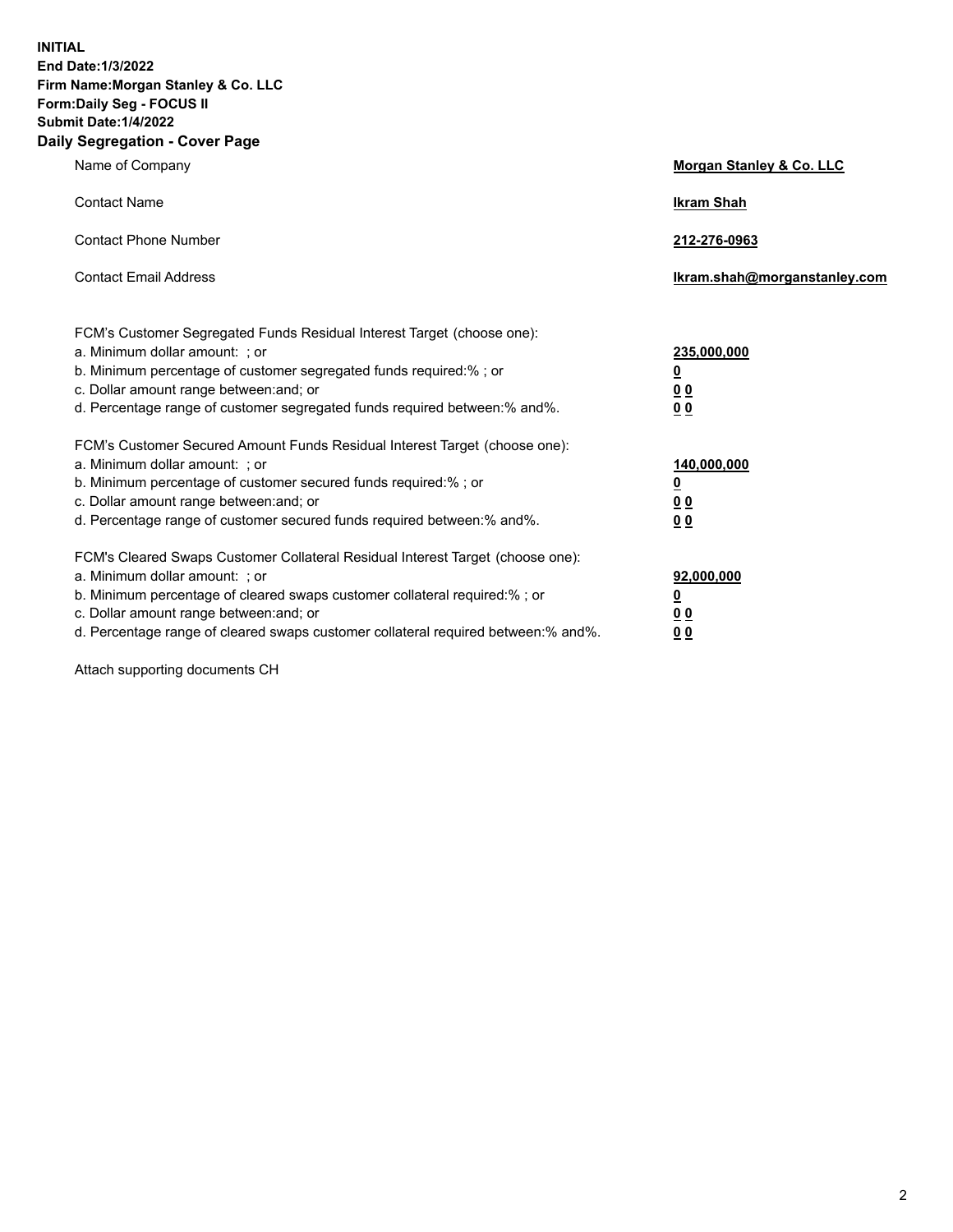## **INITIAL End Date:1/3/2022 Firm Name:Morgan Stanley & Co. LLC Form:Daily Seg - FOCUS II Submit Date:1/4/2022 Daily Segregation - Secured Amounts** Foreign Futures and Foreign Options Secured Amounts Amount required to be set aside pursuant to law, rule or regulation of a foreign government or a rule of a self-regulatory organization authorized thereunder 1. Net ledger balance - Foreign Futures and Foreign Option Trading - All Customers A. Cash **5,604,426,253** [7315] B. Securities (at market) **1,804,680,506** [7317] 2. Net unrealized profit (loss) in open futures contracts traded on a foreign board of trade **942,615,657** [7325] 3. Exchange traded options a. Market value of open option contracts purchased on a foreign board of trade **19,330,223** [7335] b. Market value of open contracts granted (sold) on a foreign board of trade **-15,098,185** [7337] 4. Net equity (deficit) (add lines 1. 2. and 3.) **8,355,954,454** [7345] 5. Account liquidating to a deficit and account with a debit balances - gross amount **8,984,011** [7351] Less: amount offset by customer owned securities **-6,389,691** [7352] **2,594,320** [7354] 6. Amount required to be set aside as the secured amount - Net Liquidating Equity Method (add lines 4 and 5) 7. Greater of amount required to be set aside pursuant to foreign jurisdiction (above) or line 6. FUNDS DEPOSITED IN SEPARATE REGULATION 30.7 ACCOUNTS 1. Cash in banks A. Banks located in the United States **686,793,433** [7500] B. Other banks qualified under Regulation 30.7 **177,608,752** [7520] **864,402,185** 2. Securities A. In safekeeping with banks located in the United States **493,601,180** [7540] B. In safekeeping with other banks qualified under Regulation 30.7 **81,850,086** [7560] **575,451,266** 3. Equities with registered futures commission merchants A. Cash **6,001,723** [7580] B. Securities **0** [7590] C. Unrealized gain (loss) on open futures contracts **1,822,518** [7600] D. Value of long option contracts **0** [7610] E. Value of short option contracts **0** [7615] **7,824,241** [7620] 4. Amounts held by clearing organizations of foreign boards of trade A. Cash **0** [7640] B. Securities **0** [7650] C. Amount due to (from) clearing organization - daily variation **0** [7660] D. Value of long option contracts **0** [7670] E. Value of short option contracts **0** [7675] **0** [7680] 5. Amounts held by members of foreign boards of trade A. Cash **4,960,075,031** [7700]

- 
- C. Unrealized gain (loss) on open futures contracts **940,793,138** [7720]
- D. Value of long option contracts **19,330,223** [7730]
- E. Value of short option contracts **-15,098,185** [7735] **7,134,329,448**
- 6. Amounts with other depositories designated by a foreign board of trade **0** [7760]
- 7. Segregated funds on hand **0** [7765]
- 8. Total funds in separate section 30.7 accounts **8,582,007,140** [7770]
- 9. Excess (deficiency) Set Aside for Secured Amount (subtract line 7 Secured Statement Page 1 from Line 8)
- 10. Management Target Amount for Excess funds in separate section 30.7 accounts **140,000,000** [7780]
- 11. Excess (deficiency) funds in separate 30.7 accounts over (under) Management Target **83,458,366** [7785]

**0** [7305]

**8,358,548,774** [7355]

## **8,358,548,774** [7360]

[7530]

[7570]

 B. Securities **1,229,229,241** [7710] [7740] **223,458,366** [7380]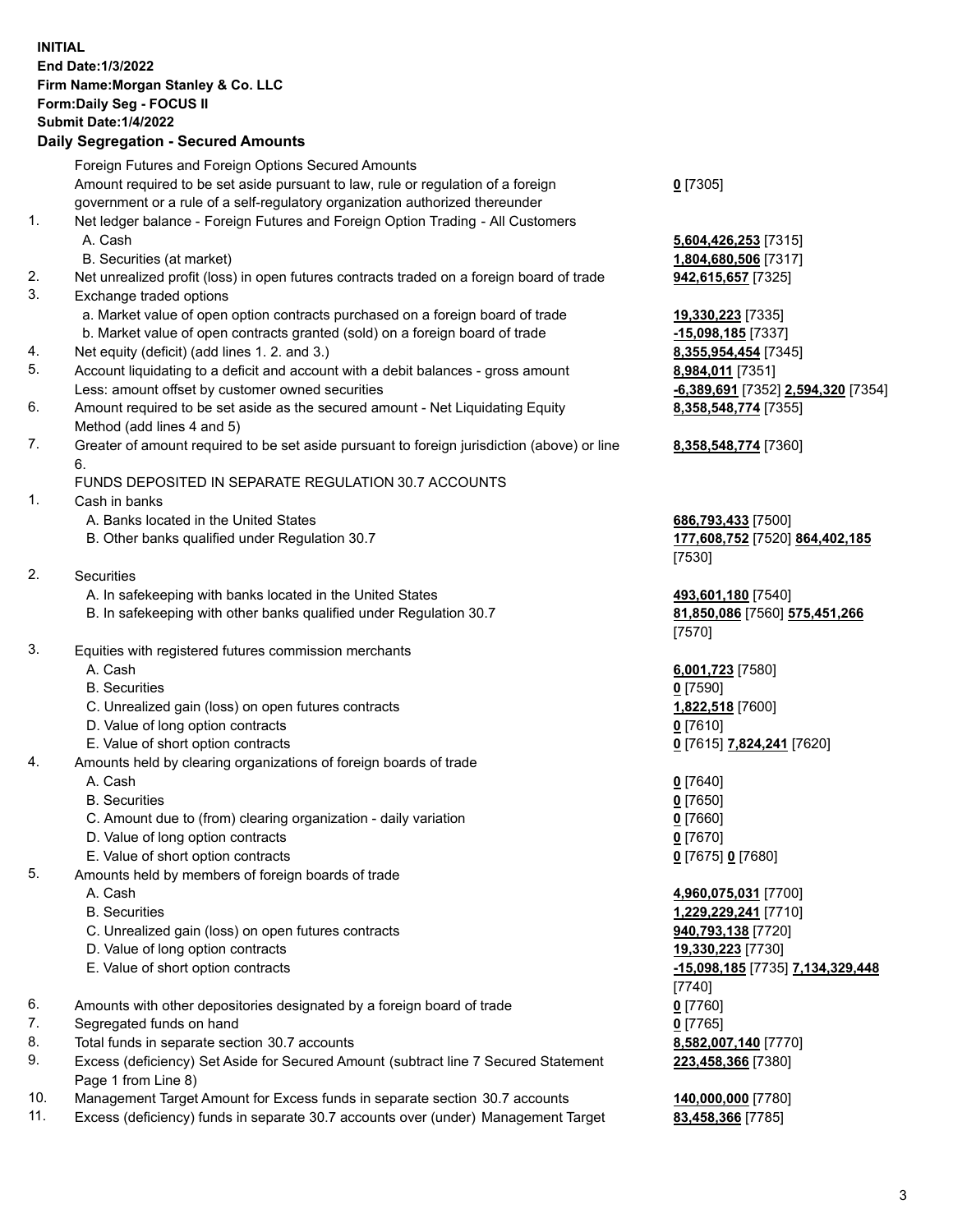**INITIAL End Date:1/3/2022 Firm Name:Morgan Stanley & Co. LLC Form:Daily Seg - FOCUS II Submit Date:1/4/2022 Daily Segregation - Segregation Statement** SEGREGATION REQUIREMENTS(Section 4d(2) of the CEAct) 1. Net ledger balance A. Cash **15,121,466,264** [7010] B. Securities (at market) **6,893,713,272** [7020] 2. Net unrealized profit (loss) in open futures contracts traded on a contract market **1,328,398,211** [7030] 3. Exchange traded options A. Add market value of open option contracts purchased on a contract market **1,015,799,459** [7032] B. Deduct market value of open option contracts granted (sold) on a contract market **-361,395,907** [7033] 4. Net equity (deficit) (add lines 1, 2 and 3) **23,997,981,299** [7040] 5. Accounts liquidating to a deficit and accounts with debit balances - gross amount **708,821,631** [7045] Less: amount offset by customer securities **-706,338,068** [7047] **2,483,563** [7050] 6. Amount required to be segregated (add lines 4 and 5) **24,000,464,862** [7060] FUNDS IN SEGREGATED ACCOUNTS 7. Deposited in segregated funds bank accounts A. Cash **1,798,176,669** [7070] B. Securities representing investments of customers' funds (at market) **0** [7080] C. Securities held for particular customers or option customers in lieu of cash (at market) **3,097,353,347** [7090] 8. Margins on deposit with derivatives clearing organizations of contract markets A. Cash **14,842,688,282** [7100] B. Securities representing investments of customers' funds (at market) **0** [7110] C. Securities held for particular customers or option customers in lieu of cash (at market) **3,644,992,058** [7120] 9. Net settlement from (to) derivatives clearing organizations of contract markets **196,526,107** [7130] 10. Exchange traded options A. Value of open long option contracts **1,015,799,459** [7132] B. Value of open short option contracts **-361,395,907** [7133] 11. Net equities with other FCMs A. Net liquidating equity **8,221,704** [7140] B. Securities representing investments of customers' funds (at market) **0** [7160] C. Securities held for particular customers or option customers in lieu of cash (at market) **0** [7170] 12. Segregated funds on hand **151,367,867** [7150] 13. Total amount in segregation (add lines 7 through 12) **24,393,729,586** [7180] 14. Excess (deficiency) funds in segregation (subtract line 6 from line 13) **393,264,724** [7190] 15. Management Target Amount for Excess funds in segregation **235,000,000** [7194]

16. Excess (deficiency) funds in segregation over (under) Management Target Amount Excess

**158,264,724** [7198]